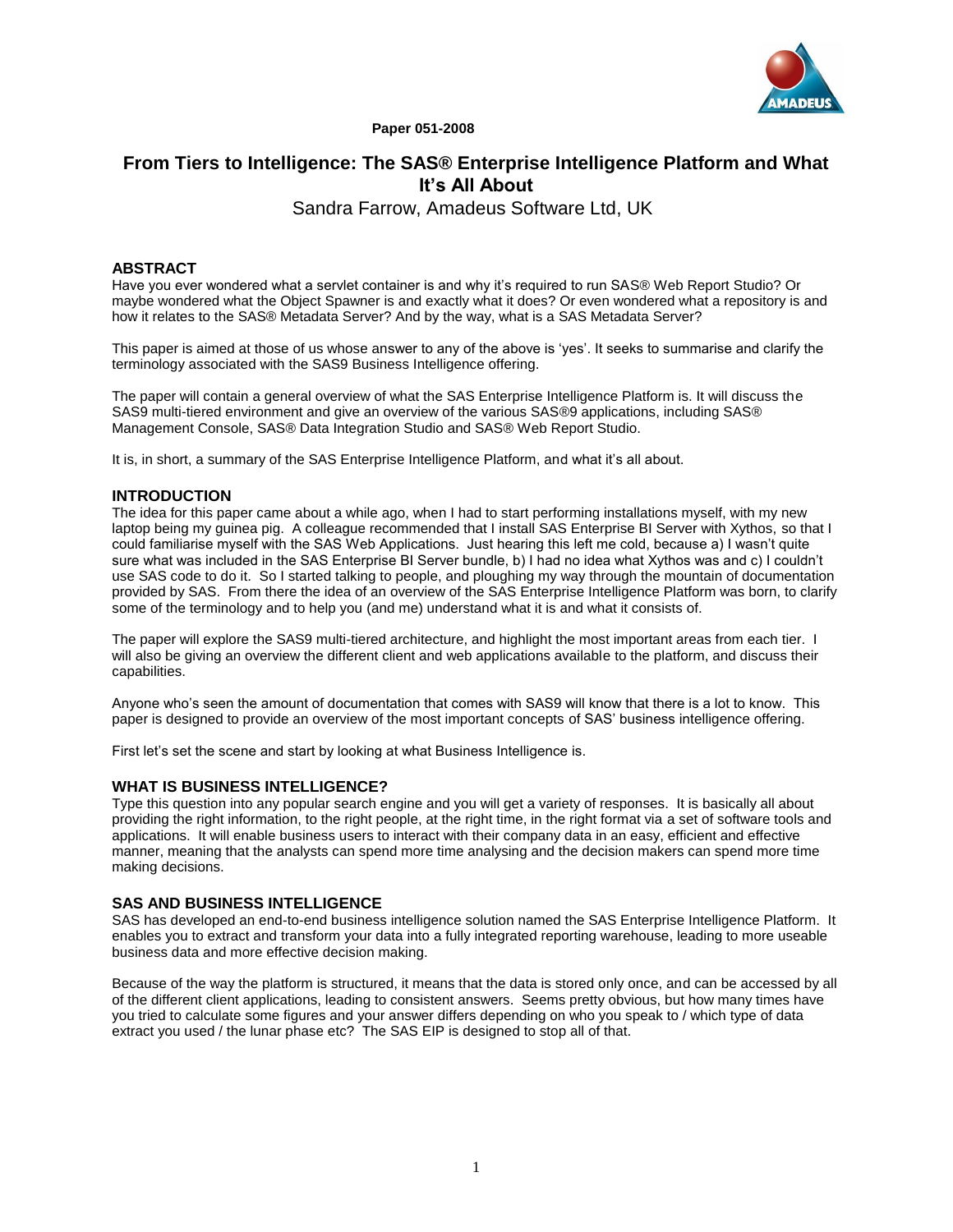

Figure 1 below highlights the structure of the platform.



**Figure 1: The SAS Enterprise Intelligence Platform**

The SAS Enterprise Intelligence Platform is sold in many different "bundles", depending on your business requirements. For example, SAS® Enterprise Business Intelligence Server, which is an end-to-end product or SAS® Data Integration Server, which focuses on the area of integrating data.

# **METADATA**

Metadata is often referred to as "data about data". In the context of SAS, metadata is information about all of the resources used in the provision of BI. For example it will be;

- the name of a column rather than the actual values stored within it
- information about how to read in data from a non-SAS location
- a description of the report content, rather than the actual report itself
- details of the access rights of all users
- a description of the source and target tables used in data integration jobs, as well as details of all of the transformations.

SAS stores its metadata in central repositories and this metadata is accessed and managed by the SAS Metadata Server, which I will talk about in more detail later.

All of this is supported by the SAS® Open Metadata Architecture. This allows the different SAS applications to share the same metadata, achieving consistency in the data, and in interpretations of the data.

# **MULTI-TIERED ARCHITECTURE**

The SAS Enterprise Intelligence Platform is split into different parts, or tiers. The metadata sits alongside these tiers and is the glue that sticks them all together. There are 4 different tiers; Data, Server, Client and Web.



These 4 tiers can be installed on separate machines or all on one. It is common to have the data, server and client tiers all on separate machines, and maybe the web on the same machine as the server tier.

**Figure 2: Multi-Tiered Architecture**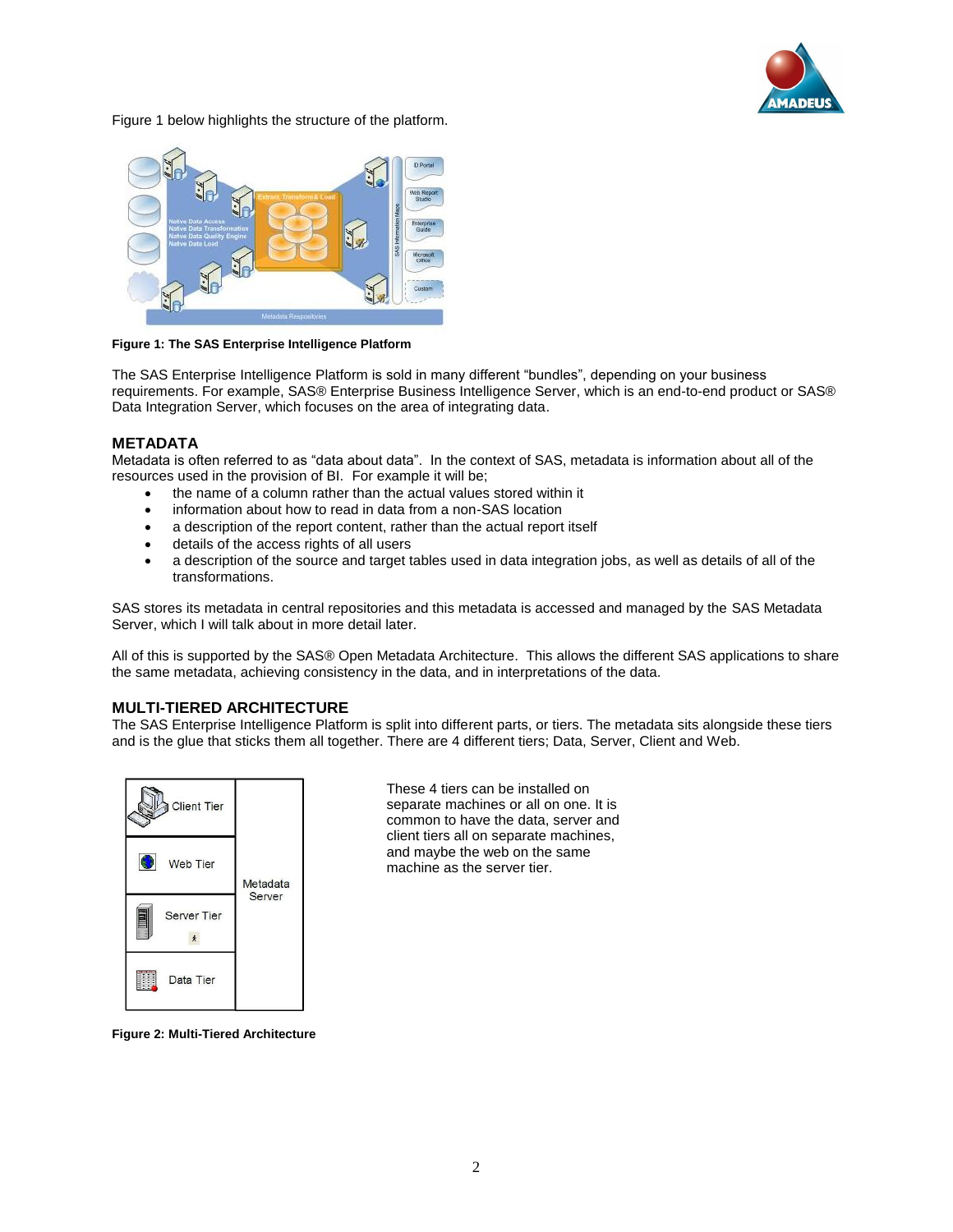

# **DATA TIER**

The data tier is where the enterprise data sources reside. The data storage options within the SAS Enterprise Intelligence Platform are detailed below in Table 1:

| rapic 1. Data storage options |                                                                   |  |
|-------------------------------|-------------------------------------------------------------------|--|
| Format                        | <b>Description</b>                                                |  |
| <b>SAS Data Sets</b>          | SAS' format for data storage.                                     |  |
| <b>OLAP Cubes</b>             | Multi dimensional data cubes.                                     |  |
| SAS SPDS and SAS SPDE         | Parallel storage.                                                 |  |
| RDBMS data tables             | SAS/ACCESS is merely the way in which SAS can talk to other data  |  |
|                               | structures, e.g. Oracle, in order to make the data usable in SAS. |  |
| ERP systems                   | Using the SAS Data Surveyor products, ERP systems such as SAP and |  |
|                               | some Oracle applications can be directly accessed.                |  |

# **Table 1: Data storage options**

# **SERVER TIER**

This is where the SAS Servers are installed. SAS Servers are similar to windows services, in that they run in the background, servicing requests from client applications.

SAS Servers can be (and often are) spread over many machines. They can be on the same or a different machine to the client applications

#### **SAS SERVERS**

Table 2 lists and describes all of the Servers in the Server tier.

#### **Table 2: SAS Servers**

| <b>Server</b>                 | <b>Description</b>                                                                      |
|-------------------------------|-----------------------------------------------------------------------------------------|
| SAS Workspace Server          | This is where the SAS code, generated and submitted by the client applications, is sent |
|                               | to be executed. There is an individual process for each user. It is equivalent to a SAS |
|                               | Display Manager Session or the execution of a SAS batch job. Client applications can    |
|                               | access SAS libraries, execute SAS code and output the results.                          |
| <b>SAS Stored Process</b>     | This is where all SAS Stored Processes are executed. SAS Stored Processes are           |
| Server                        | centrally stored SAS programs that can be accessed from the different SAS client and    |
|                               | web applications.                                                                       |
| <b>Object Spawner</b>         | This is used to start the SAS Workspace Servers and SAS Stored Process Servers. It      |
|                               | connects to the SAS Metadata Server                                                     |
| <b>SAS OLAP Server</b>        | This is used to access, not create, OLAP cubes. It can be used to read in OLAP cubes    |
|                               | from other non-SAS applications. Processes MDX queries and returns data from cubes.     |
|                               | Workspace server builds the cubes, OLAP server simply queries them.                     |
| <b>SAS/CONNECT Server</b>     | Can be used to submit code from one machine to be executed on another. Provides         |
|                               | Remote Library Services, update data on other servers as if it was the host. Data       |
|                               | Transfer Services allows for transfer of data between machines. Needed for SAS          |
|                               | Promotion and Replication. Can be used by DI Studio. Plays a role in grid computing     |
| <b>SAS/SHARE Server</b>       | SAS/SHARE gives access to data files for multiple users at the same time. It will also  |
|                               | allow users to avoid using separate SAS/CONNECT remote log ins when accessing SAS       |
|                               | files on a server                                                                       |
| <b>Platform Suite for SAS</b> | This is used for scheduling all elements of the BI process.                             |
| <b>Batch servers</b>          | These are used to execute SAS code. They associate code with program that will          |
|                               | execute it and also allow for scheduling.                                               |
| <b>Grid Server</b>            | Allows SAS/CONNECT sessions to be used by Platform LSF.                                 |

The most important of the above are the SAS Workspace Server, SAS Stored Process Server, Object Spawner and SAS OLAP Server.

A Server, in this instance, is a program which can be requested from client applications. These server programs fulfil requests for data or services and can either run on the same or a different machine to the client applications. For example, a user of the client application, SAS Enterprise Guide, may run a job which produces a summary report from a dataset. The request for this data is sent ultimately to the SAS Workspace Server, where the actual SAS code is run, and the output is then sent back to the user.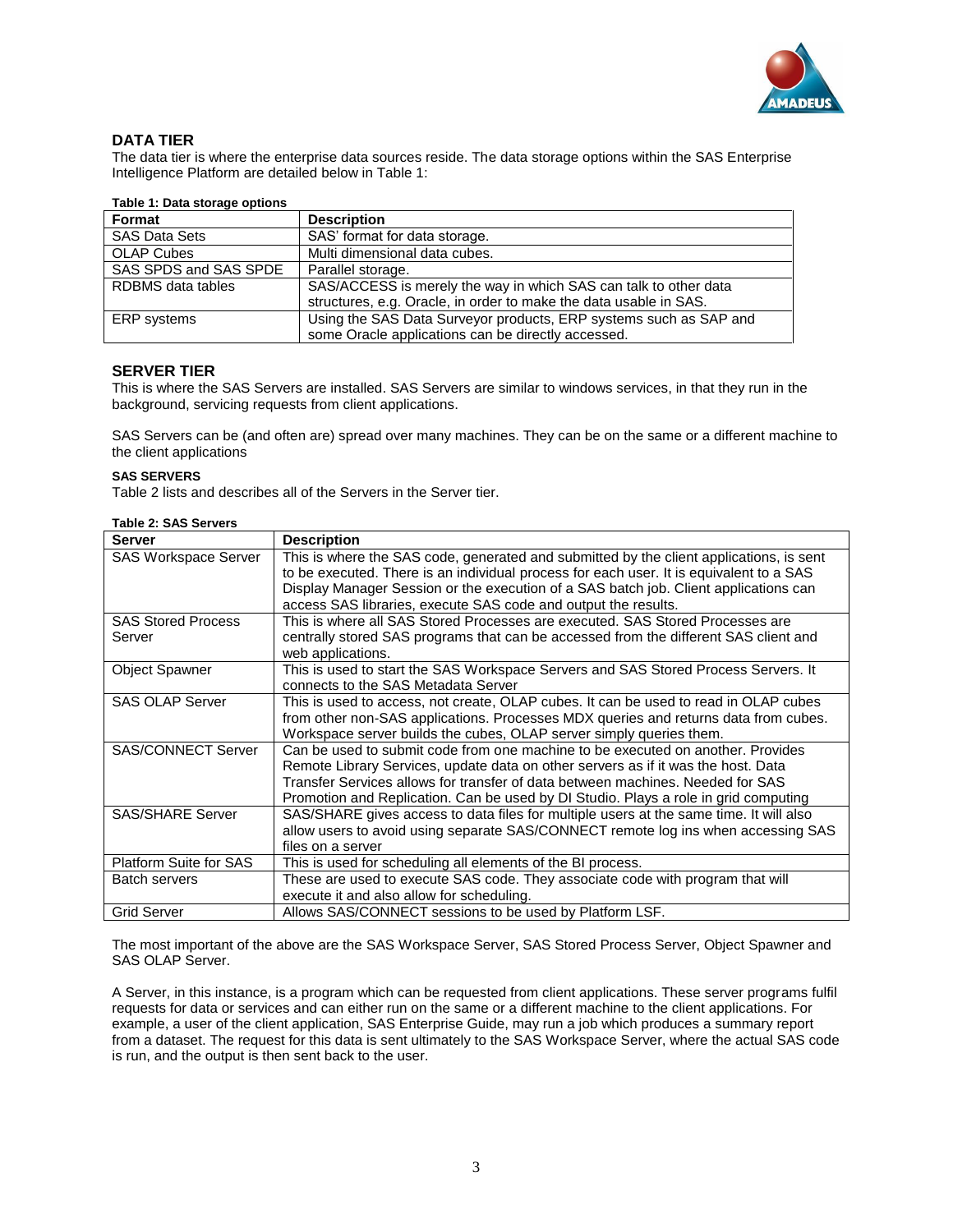

The way this works can be seen below in Figure 3.



#### **Figure 3: SAS Servers**

The Object Spawner listens for requests from client applications. When a request is received for either a SAS Workspace Server or a SAS Stored Process Server, the Object Spawner will turn to the SAS Metadata Server. The SAS Metadata Server then in turn checks the Metadata Repositories for the next available server and lets the Object Spawner know. The Object Spawner can then go the relevant server and start it, so that the code/stored process from the requesting client application can execute.

#### **SAS APPLICATION SERVER**

So, what is a SAS application server? In this instance, an application server is a way of grouping together different logical servers, which leads to the question of what is a logical server?

A logical server is a group of one or more servers. For example, if you install one or more SAS Workspace Server, they will all be grouped together and called the logical Workspace Server. The Stored Process Server will be grouped together as the logical Stored Process Server. It is not possible to install multiple instances of all servers, for example is only possible to have one OLAP server within the logical OLAP server.

The logical servers belonging to the SAS Application Server are as follows:

- SAS Workspace Server
- SAS Stored Process Server
- SAS OLAP Server
- SAS/CONNECT Server
- **Batch Server**
- SAS Grid Server

All of these server and grouping definitions are stored within the SAS Metadata Repository as Metadata Objects. I will come back to SAS Metadata Repositories a little later on.

All application servers, logical servers and actual servers can be viewed in the Server Manager Plug-In of the SAS Management Console, as can be seen in Figure 4:



**Figure 4: SAS Application Server**

Generally speaking, if the application server is located on the same machine as the SAS Metadata Server then the default name of SASMain will be given, as in the above example. Otherwise, the application server will be called SASApp.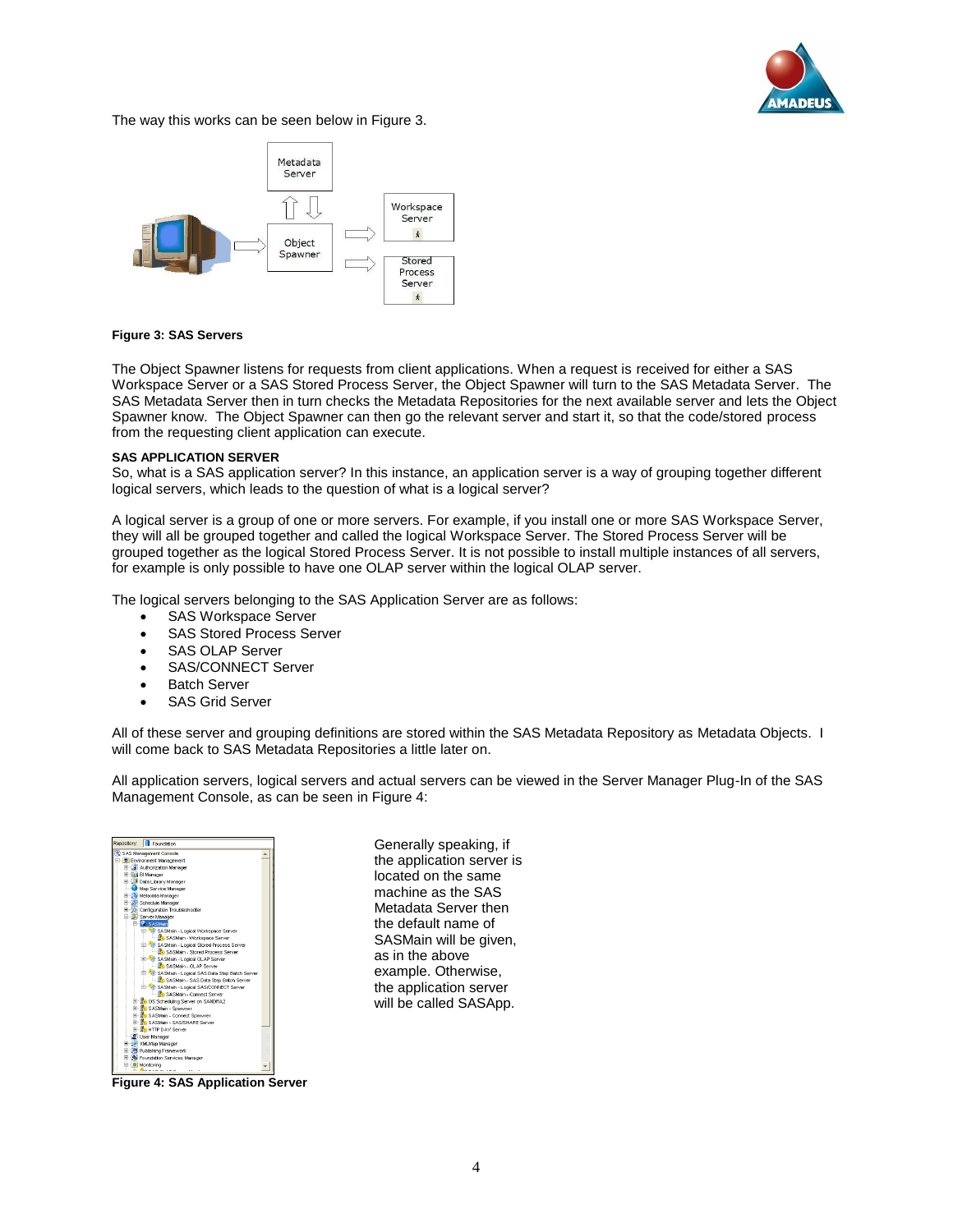



directory which will exist on the machines where SAS is installed will look something like Exactly which folders and sub-folders are

So what is the point of grouping together physical servers into logical servers and application servers? Well, just

imagine that you are running data warehouse load jobs in SAS Data Integration Studio. You can get your jobs to all run on the same physical servers by simply specifying the SAS application server name rather than worry about the names of servers stored within it. It is also possible to assign a library or other such resources to a specific SAS application server, meaning that it will be available to only those jobs running on that specific SAS application server.

Logical servers are also useful when setting up user access rights, so if you allow a user access to a logical server it mean that they can all access all of the physical servers grouped within it.

The reason you may wish to set up multiple SAS Stored Process Servers or SAS Workspace Servers is so that you can spread the workload amongst them. There are two methods you can use for this; load balancing and pooling.

# **LOAD BALANCING**

Load balancing is a method of sharing the workload amongst other SAS Stored Process Servers and SAS Workspace Servers defined in the logical servers. If you find that you are in need of more resource, then you can add a new physical SAS Stored Process Server or SAS Workspace Server to its logical server. An Object Spawner would also need to be set up for each of the SAS Workspace or SAS Stored Process Server added. Object Spawners for each server talk to each other and to the SAS Metadata Server to find the least loaded server. This is useful for applications such as SAS Data Integration Studio which submit long jobs.

As an example, if you are running multiple jobs in SAS Data Integration Studio, rather than have the jobs wait in a queue for resource on the SAS Workspace Server, the Object Spawners would check with the SAS Metadata Server to see which Workspace Server had the lighter load and it would send the client request in that direction.

#### **POOLING**

Pooling is available only for SAS Workspace Servers. Each time a client application makes a request to the SAS Workspace Server a new server connection is made. This can take time, especially if you are using a SAS Web Application such as SAS Web Report Studio, which makes lots of short connections to the SAS Workspace Server. Pooling is a way of avoiding this, as it means that you can set up some server connections which are reusable, thereby avoiding the need to create a new connection for each request.

#### **WEB TIER**

This tier is sometimes called the Middle Tier and it contains everything that you need to be able to run the SAS Web Applications, such as SAS Web Report Studio or the SAS Information Delivery Portal.

The Web Tier actually includes the following:

- Servlet container or J2EE Application Server
- Java 2 Software Development Kit
- WebDAV Server
- SAS Application Services
- SAS Foundation Services
- SAS Web Infrastructure Kit (WIK)
- SAS Web Applications (e.g. SAS Information Delivery Portal and SAS Web Report Studio)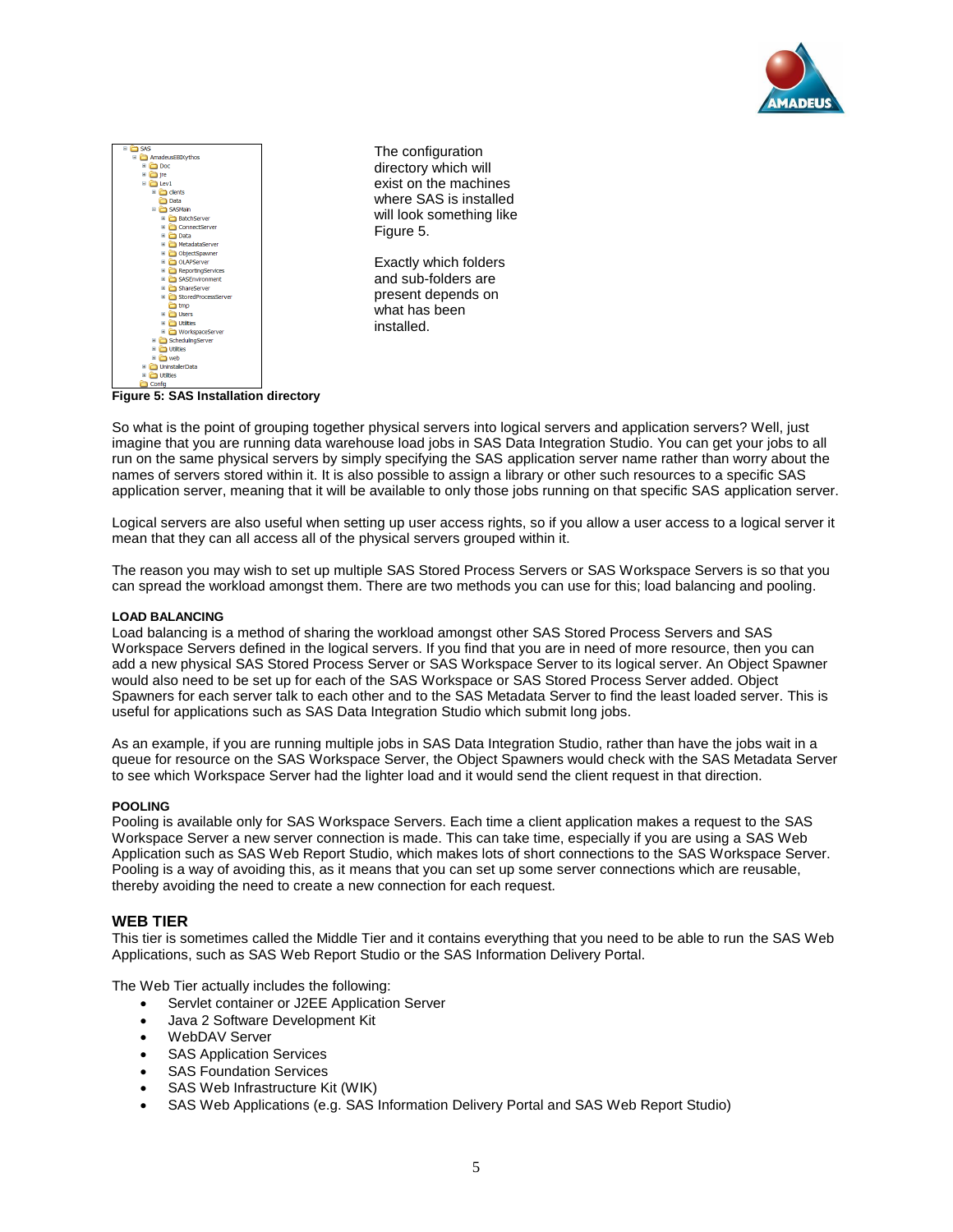

All of this seems like a lot, but it's all configured by the installation process.

#### **SERVLET CONTAINER AND J2EE APPLICATION SERVER**

The Web Tier needs either a Servlet container or a J2EE Application Server to be able to function correctly.

So what does this all mean? Well, basically all SAS Web applications, such as SAS Web Report Studio and the SAS Information Delivery Portal are built using Java Servlet technology. To be able to run effectively, the Java Servlets (applications) and JavaServer Pages first need to be compiled using the Java 2 Software Development Kit. They then need the correct environment to execute in, which is where the Servlet container comes in to play. The job of a Servlet container is to provide the environment needed for Java Servlets (applications) to run. A common Servlet container used is Apache Tomcat. Apache Tomcat is free and open source and so may not meet security requirements, and so this is where a J2EE Application Server may be preferable. A J2EE Application Server is a Servlet container, but also includes a lot more. Examples of J2EE Application Servers commonly used with the SAS Enterprise Intelligence Platform are BEA WebLogic Server and IBM WebSphere Application Server.

#### **WEBDAV SERVER**

WebDAV stands for Web-based Distributed Authoring and Versioning, and it is a way of storing and organising your files on your web server, similar to the way in which you can organise your files on a Windows machine using Windows Explorer. It means that you can store all of your files on a web server, but you can manage them from any desktop with a web browser. A WebDAV server is required if you would like to enjoy all of the SAS Information Delivery Portal capabilities. At the time of writing this paper Xythos WebFile Server is most commonly used with SAS.

#### **SAS APPLICATION SERVICES**

This is a set of services, including the SAS Query and Reporting Services, which provide business-oriented query and reporting services to requesting client applications.

#### **SAS FOUNDATION SERVICES**

This allows custom built Java applications to be incorporated into the SAS EIP, via Java-based Application Programming Interfaces (APIs). It also needs to be installed if you would like to access the 'BI Manager' plug-in in the SAS Management Console.

# **SAS WEB INFRASTRUCTURE KIT (WIK)**

The SAS WIK provides the infrastructure necessary to make full use of the SAS Information Delivery Portal. It allows for:

- User logon and logoff
- Page navigation
- Searching
- Integration with SAS via stored processes
- Interacting with basic content types

It also includes:

- SAS Stored Process Web Application to allow stored processes to be run from the requesting web clients
- SAS Services Application which provides a set of reusable services to the SAS Web Applications

# **CLIENT TIER**

The client tier is where all of the client applications will be installed. There are many client applications available to the SAS EIP, and they are installed on the users PCs. These applications are the main interface to the SAS EIP. They all allow the user to log on the same Metadata Server, so that regardless of the application being used, the same data and metadata will always be used. These client applications are either java based, windows based or accessed via a web browser.

Types of Client Applications:

- Java
	- o SAS Management Console
	- o SAS Data Integration Studio
	- o SAS OLAP Cube Studio
	- o SAS Information Map Studio
- Windows
	- o SAS Add-In for Microsoft Office
	- o SAS Enterprise Guide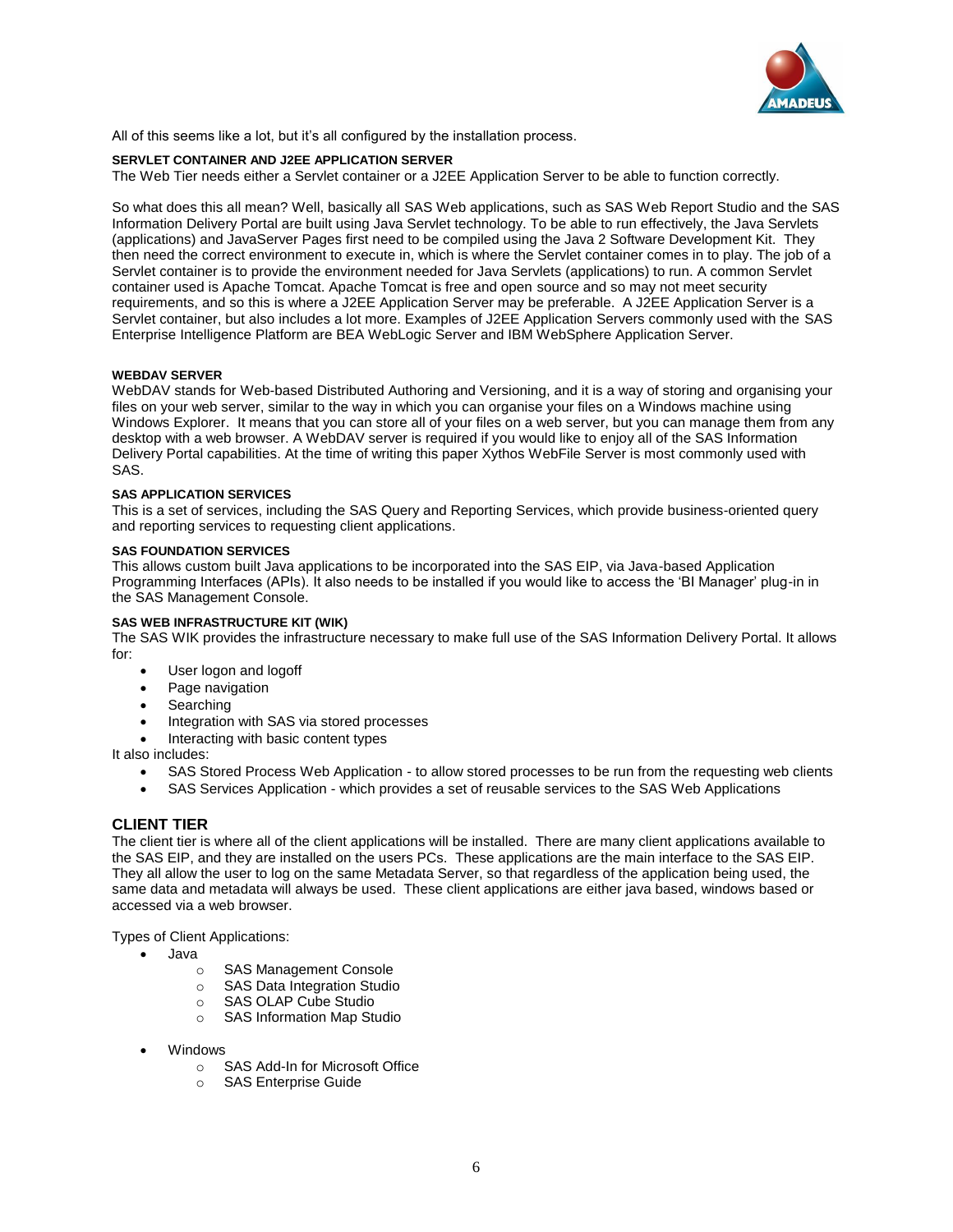

- Web (surfaced via a Web Browser)
	- o SAS Web Report Studio
	- o SAS Information Delivery Portal

# **SAS METADATA SERVER**

As I mentioned earlier, the metadata is the glue that joins the tiers together. Metadata describing the entire SAS environment is stored in SAS Metadata Repositories, and is accessed and managed by the SAS Metadata Server. The SAS Metadata Server will access these repositories when it receives a request from a client application.

Some examples of what the metadata server does:

- When you open up any of the SAS client applications and enter the log on credentials, the SAS Metadata Server will check in the repository whether you are a registered user and whether you are allowed access to it or not.
- When you are running a stored process, the SAS Metadata Server will receive a request from the object spawner to start a stored process server, so it will check to see which one is free and then let the object spawner know.
- If you are in SAS Web Report Studio to view a report, the SAS Metadata Server will check so see if you are allowed to view that particular report.

The SAS Metadata Repositories are simply a collection of SAS datasets and contain Metadata Objects. Metadata Objects are descriptions of different elements of the SAS Enterprise Intelligence Platform, rather than the actual element itself. Examples of different Metadata Objects and what they describe can be found in Table 3:

#### **Table 3: Metadata Objects**

| <b>Metadata Object</b>  | What it describes                                                                                                                                                                              |
|-------------------------|------------------------------------------------------------------------------------------------------------------------------------------------------------------------------------------------|
| Data tables             | This object describes what is contained within the table, such as column names,<br>formats and the physical location of the table.                                                             |
| Libraries               | This object will describe everything necessary to generate a base SAS libname<br>statement, e.g. the name of the library, the physical location it points to and any<br>options.               |
| Jobs                    | This object describes all of the transforms, source and target data which make up<br>the jobs. It is basically everything necessary for SAS code to be generated and<br>successfully executed. |
| Cubes                   | This object describes how the cubes will look, what the dimensions and hierarchies<br>are.                                                                                                     |
| <b>Information Maps</b> | Metadata about data source used to build the map, how the different sources relate<br>to each other, what the end user is going to see, details of any filters applied.                        |
| Reports                 | This object describes what the reports will contain and how they will be structured.                                                                                                           |
| Servers                 | Each server metadata object describes the host machine name, the port(s) on<br>which the server listens for requests and details of how to start the server.                                   |
| <b>Users</b>            | This object describes the user logon details what they have access to.                                                                                                                         |

# **SAS METADATA REPOSITORIES**

There are three different types of repository; Foundation, Custom and Project.

- **Foundation** 
	- $\circ$  This is the parent repository and contains metadata to be accessed by everyone, e.g. server and library definitions.
- Custom
	- $\circ$  This repository is dependent on either the Foundation repository, or another Custom repository. It will typically contain metadata specific to a certain department or project team, e.g. jobs to load the sales department data warehouse.
- **Project** 
	- $\circ$  This repository is used in a change managed environment in SAS DI Studio and can is dependent on either the Foundation or Custom repositories. It protects against multiple users potentially making changes to the same files.

As the metadata is stored only once, in one place, this means that no matter which application you use to ask the question, the answer will always be the same.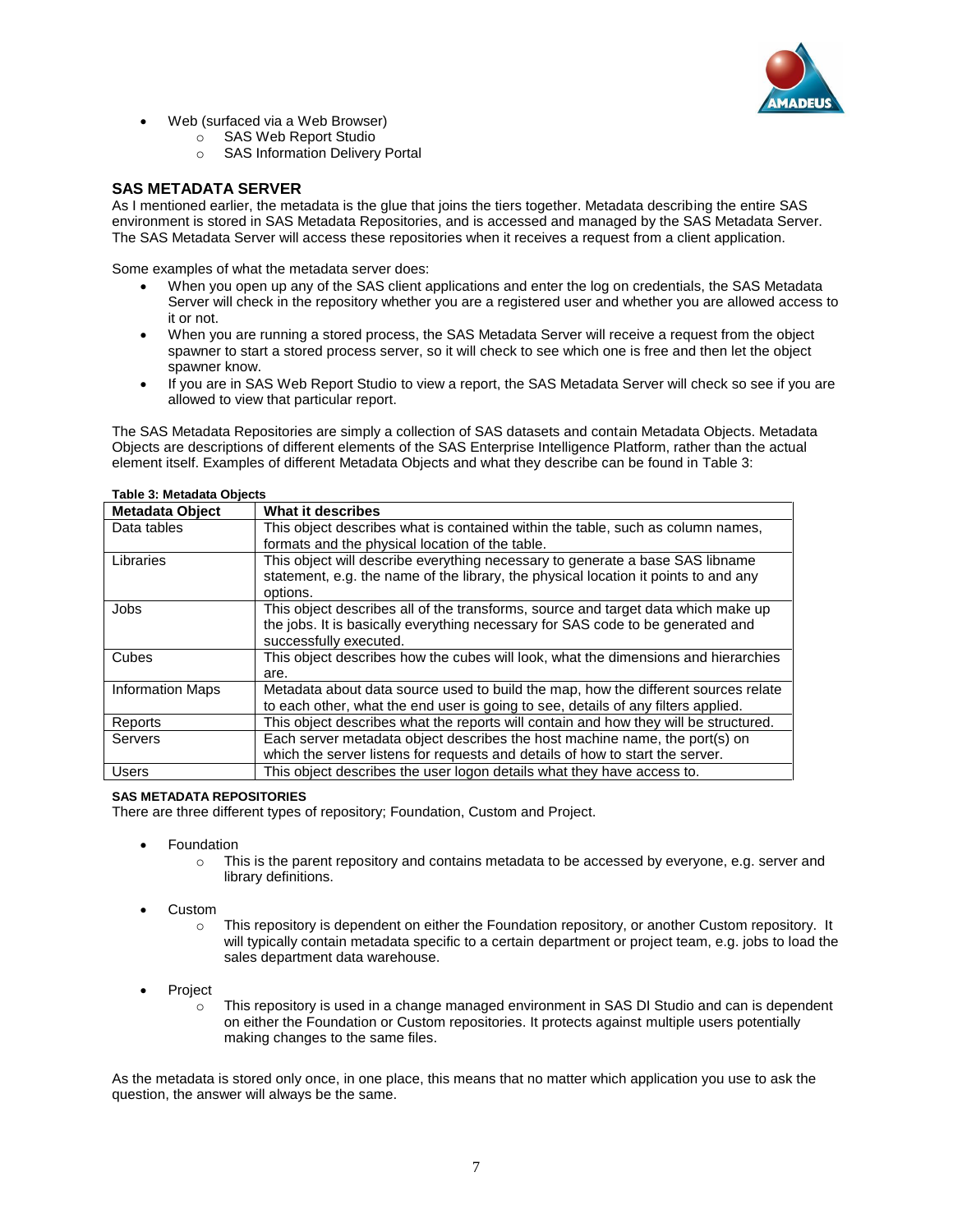

# **SAS CLIENT APPLICATIONS**

There are many different client applications available with the SAS Enterprise Intelligence Platform. This section will give descriptions of the following most commonly used SAS client applications:

- SAS Management Console
- SAS Data Integration Studio
- SAS OLAP Cube Studio
- SAS Information Map Studio
- SAS Add-In for Microsoft Office
- SAS Enterprise Guide
- SAS Web Report Studio
- SAS Information Delivery Portal

There are many more "solution specific" client applications, such as SAS CRM, SAS Enterprise Miner, SAS Forecast Studio etc, but these will not be discussed in this paper.

# **SAS MANAGEMENT CONSOLE**

The SAS Management Console is the SAS Enterprise Intelligence Platform administration application used to manage metadata, and perform many administrative tasks. It allows you to manage the following:

- Server definitions
- Library definitions
- User definitions
- Resource access controls
- Metadata repositories
- SAS licenses
- Job schedules
- XML maps

These are all managed through Plug-Ins. For example, the Server Manager plug-in allows you to manage the server definitions. The User Manager plug-in allows you to add or remove users and groups. Extra plug-ins can be installed as and when required.

The SAS Management Console can also be used to promote (move) metadata between environments.

# **SAS DATA INTEGRATION STUDIO**

SAS Data Integration Studio (formerly SAS ETL Studio) is the application used to extract data from source systems, transform this data into useable business data and load it into a data warehouse or data marts. During the ETL process you can also clean up and validate your data using DfPower Studio, a data quality tool which can be integrated into the process. SAS Data Integration Studio can also be used to create OLAP cubes.

In SAS Data Integration Studio, different process flows (or jobs) are built up using the Process Designer window. These processes are dragged and dropped into a process flow specific options will build up PROC SQL code behind the scenes. Custom processes can also be created, and incorporated into the process flow. Any Source and Target tables used will first need to be defined using the Source Designer and Target Designer.

SAS Data Integration Studio allows a change managed environment. Any source and target tables and jobs can be 'checked out' into a Project Repository when they are being updated. Only the person who has checked them out can work on them, until they are checked back in again.

# **SAS OLAP CUBE STUDIO**

There are two ways of creating OLAP cubes in the SAS9 platform; with SAS DI Studio, or with SAS OLAP Cube Studio. This application contains a user friendly point and click Cube Designer to build up the cube from scratch.

Cubes can be built from either a detail table or a star schema structure. Care must be taken if you have a snowflake schema data warehouse, as you will not be able to build a cube if you have a dimension hanging off another dimension. For those of you who are SAS programmers, what the cube designer is actually doing is building up a PROC OLAP step behind the scenes. This PROC OLAP is sent to the SAS Workspace Server to be executed.

SAS OLAP Cube Studio cannot be used to view OLAP cubes. If you would like to look at the cube you have just built then you would need to open it through one of the following applications:

- SAS Enterprise Guide
- SAS Web Report Studio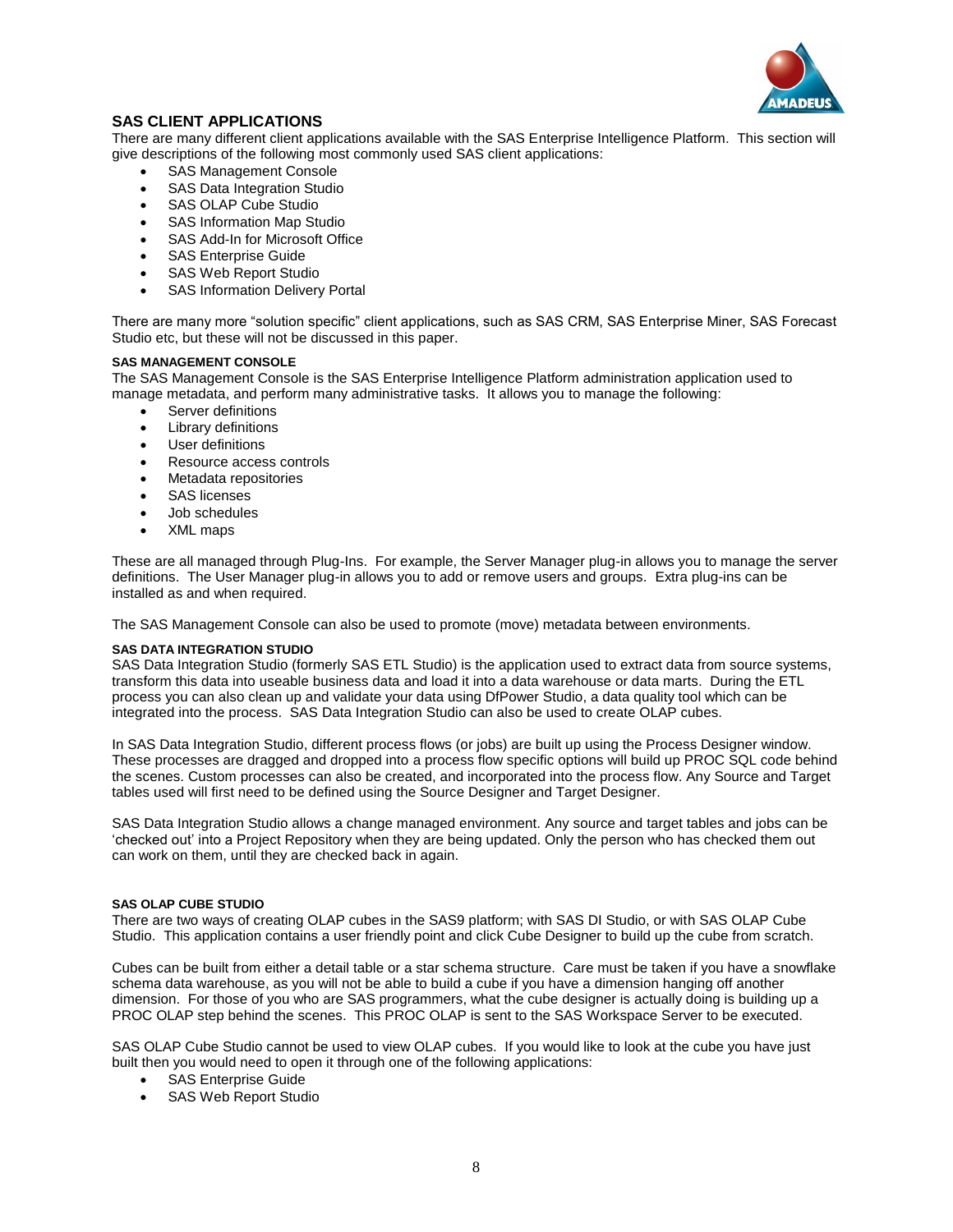

- SAS Information Delivery Portal
- SAS Add-In for Microsoft Office

To be able to access OLAP cubes, the SAS OLAP Server needs to be installed.

### **SAS ADD-IN FOR MICROSOFT OFFICE**

If you are a Microsoft addict then you will be pleased to know that it is now possible to work with SAS data from within the different Microsoft Office applications. Once this has been installed on the client machine an extra menu called 'SAS' will appear at the top. This will give you the ability to view and analyse SAS data sets, execute stored processes and do much more. For example, you could run a Stored Process from within Microsoft PowerPoint, which will automatically update the relevant charts and figures on the slides.

#### **SAS ENTERPRISE GUIDE**

SAS Enterprise Guide is an application design to allow you to use all of the capabilities of the SAS programming language, without having to really know the code. It is an easy to use point and click, drag and drop environment. For example, instead of writing 'procedures' to build up a SAS program you will add 'tasks' to an Enterprise Guide project to build up a process flow. By selecting different options in the tasks you are essentially building up the SAS code behind the scenes. The one downside to this application if you are a SAS programmer is that there are no tasks which replace the data step, however it is possible to incorporate custom made data step code into the projects.

Enterprise Guide, like the base language, has strong analysis and reporting capabilities. You will also be able to create SAS Stored Processes, which can then be run either in Enterprise Guide, in the Microsoft Office applications through use of the SAS Add-In, or in SAS Web Report Studio and the SAS Information Delivery Portal.

#### **SAS INFORMATION MAP STUDIO**

This is an application to allow you to build Information Maps, and is needed to be able to create web reports, through SAS Web Report Studio. An Information Map is essentially a way of simplifying the data for the end business user. After all, the end user is not going to care whether the columns that they want to use in their report come from one table or five. The Information Map hides the origin of the data and all of complex joins between tables, and will supply the end user with a list of columns which can be selected in their reports. It is basically the same as a SAS data set view.

When the Information Map is being built, PROC SQL code is being generated behind the scenes. If you are using the Map to provide a view across a range of tables, be aware that the all of the tables will be joined regardless of whether they contain the columns you want to look at or not. This can impact on performance time, so it is often better to create a series of 'mini-maps' to join together a few tables at a time, rather than to create one big map, which joins everything at once. This will all depend on the reports needed, so you will need to be very clear about the requirements.

# **SAS WEB REPORT STUDIO**

SAS Web Report Studio is an end user web-based reporting application, and is accessed via a web browser. It is a point and click, drag and drop application which allows users to create, view and share reports. SAS Web Report Studio works from an Information Map.

# **SAS INFORMATION DELIVERY PORTAL (IDP)**

The SAS Information Delivery Portal is a single point of entry to business intelligence content. It is a customisable webpage which, once logged into, allows you to view all of the different Business Intelligence reports that you have access too. The welcome page from where you are able to log in is called the Public Kiosk, and this can also be customised.

All of the BI content in the Portal is organised into pages and portlets. The pages are different tabs within the website and portlets are the different windows or boxes that make up each page.

The sorts of things that can be viewed in a portlet are:

- Web links
- SAS Information Maps
- SAS Web Reports
- SAS Stored Processes

It is common practice to use a WebDAV server such as Xythos WebFile Server to access all portal features.

# **CONCLUSION**

The SAS Enterprise Intelligence Platform is an end-to-end framework for delivering BI across an organisation. Through its multi-tiered, metadata-sharing architecture, it meets the needs of different types of users, and opens up